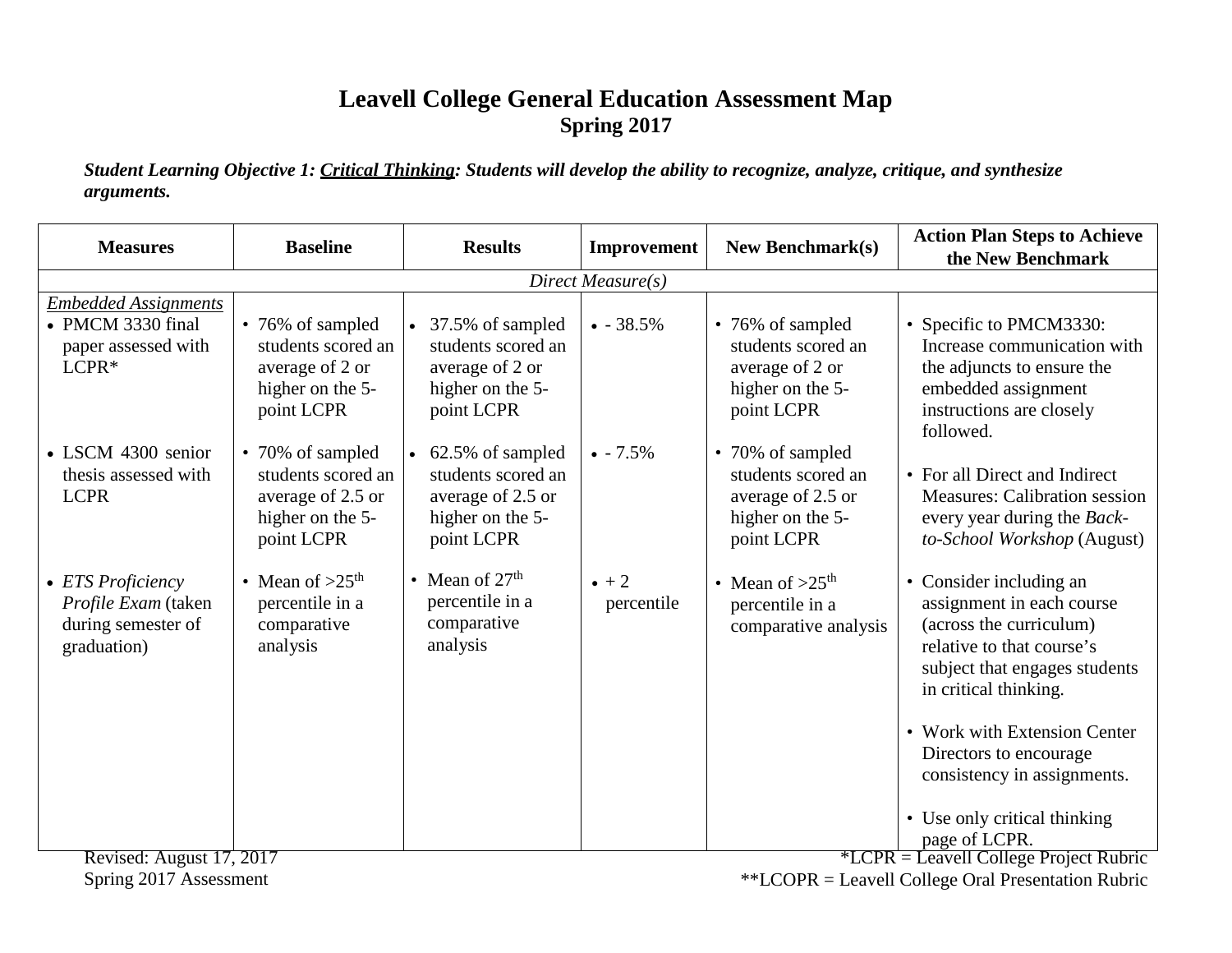| $Indirect\ Measure(s)$           |                                                 |                                                |               |                                                |                                                                                                                                                                                                                                                          |  |  |
|----------------------------------|-------------------------------------------------|------------------------------------------------|---------------|------------------------------------------------|----------------------------------------------------------------------------------------------------------------------------------------------------------------------------------------------------------------------------------------------------------|--|--|
| • Student Satisfaction<br>Survey | • Average score of<br>4.5 on a 5-point<br>scale | Average score of<br>4.47 on a 5-point<br>scale | $\cdot$ -0.03 | • Average score of $4.5$<br>on a 5-point scale | Increase participation:<br>Administer the survey in<br>November (for fall<br>graduates) and April (for<br>spring graduates), giving<br>graduates more time to<br>complete<br>Faculty to encourage their<br>graduating students to<br>complete the survey |  |  |

**Note**: The Faculty Jury, which met on 8/16/17, decided to assign the current baseline as the new benchmark for each measure. The desire is to gather more historical data to have a better understanding of student performance with each of the identified direct and indirect measures.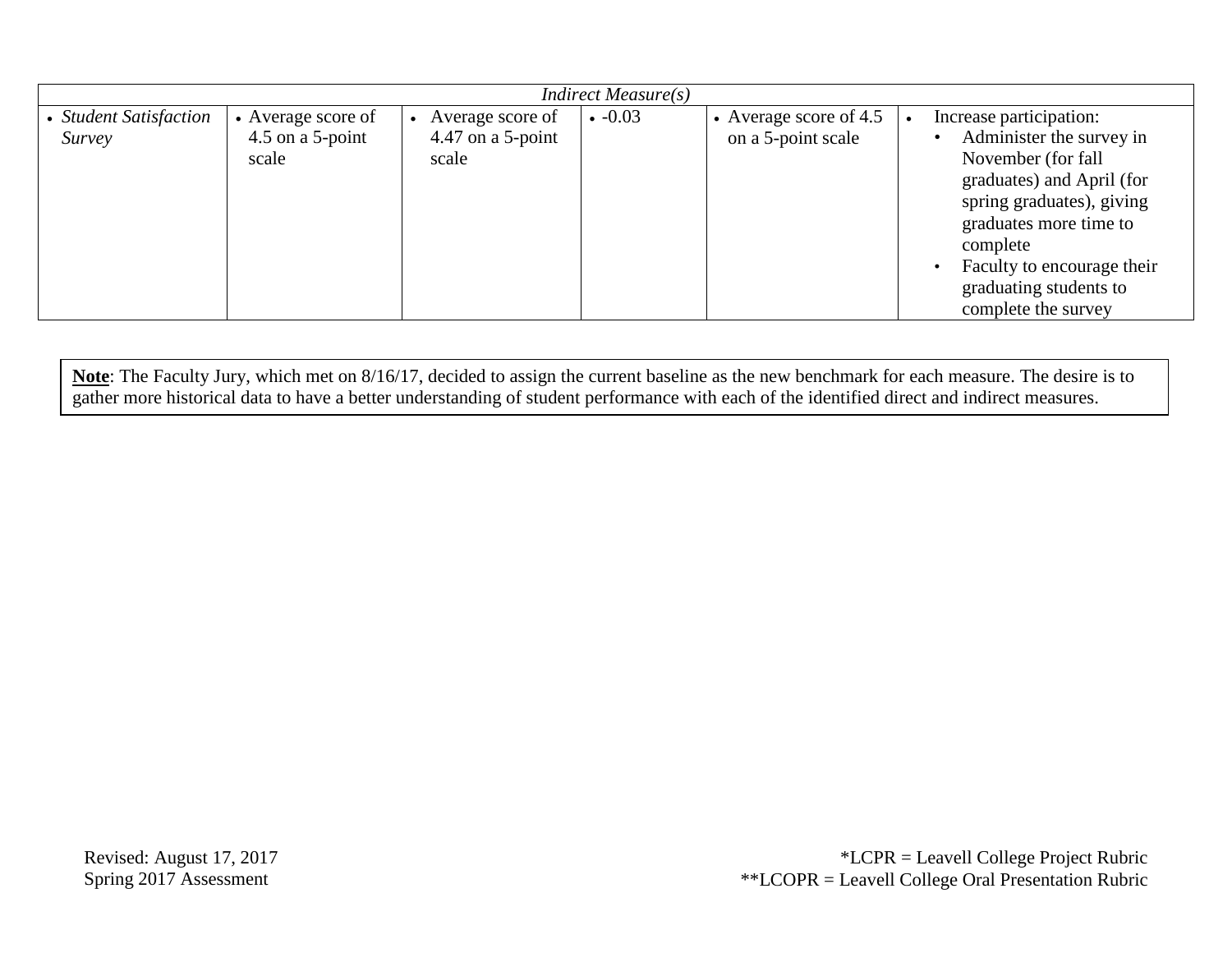*Student Learning Objective 2: Oral Communication: Students will develop and deliver oral presentations clearly and effectively across a variety of contexts.*

| <b>Measures</b>                                                                                      | <b>Baseline</b>                                                                                     | <b>Results</b>                                                                                         | Improvement                                 | <b>New Benchmark(s)</b>                                                                             | <b>Action Plan Steps to Achieve the</b><br><b>New Benchmark</b>                                                                     |
|------------------------------------------------------------------------------------------------------|-----------------------------------------------------------------------------------------------------|--------------------------------------------------------------------------------------------------------|---------------------------------------------|-----------------------------------------------------------------------------------------------------|-------------------------------------------------------------------------------------------------------------------------------------|
|                                                                                                      |                                                                                                     |                                                                                                        | Direct Measure(s)                           |                                                                                                     |                                                                                                                                     |
| <b>Embedded</b><br><b>Assignments</b><br>• CECM 2350 oral<br>presentation<br>assessed with<br>LCOPR* | • 70% of sampled<br>students will score<br>an average of 4.25<br>or higher on the 6-<br>point LCOPR | $\cdot$ 100% of sampled<br>students scored an<br>average of 4.25 or<br>higher on the 6-<br>point LCOPR | $+30\%$                                     | • 70% of sampled<br>students will score<br>an average of 4.25 or<br>higher on the 6-<br>point LCOPR | • For all Direct and Indirect<br><b>Measures: Calibration session</b><br>every year during the Back-to-<br>School Workshop (August) |
| • PMCM 2300 oral<br>presentation<br>assessed with<br><b>LCOPR</b>                                    | • 70% of sampled<br>students will score<br>at least 4 on the 6-<br>point LCOPR                      | • 75% of sampled<br>students scored at<br>least $4.50$ on the 6-<br>point LCOPR                        | $\bullet + 5\%$<br>$+.5$ on<br><b>LCOPR</b> | • 70% of sampled<br>students will score at<br>least 4 on the 6-<br>point LCOPR                      | • Ensure all sections complete the<br>LCOPR.                                                                                        |
| • LSCM 4300 thesis<br>defense assessed<br>with LCOPR                                                 | • 70% of students<br>will score at least<br>4.50 on the 6-point<br><b>LCOPR</b>                     | $\cdot$ 100% of sampled<br>students scored at<br>least $4.50$ on the 6-<br>point LCOPR                 | $+30\%$                                     | • 70% of students<br>will score at least<br>4.50 on the 6-point<br><b>LCOPR</b>                     |                                                                                                                                     |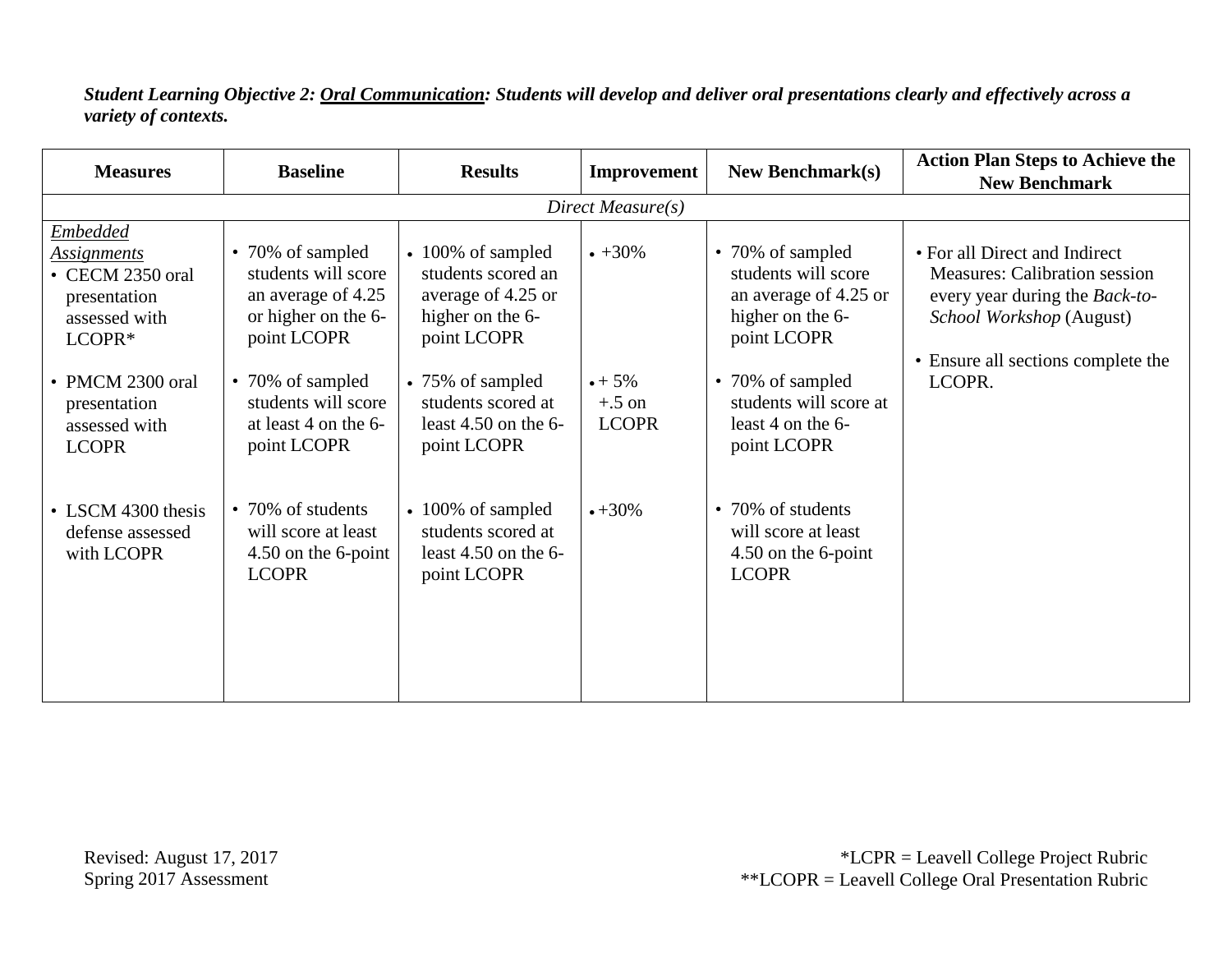| Indirect Measure(s)                   |                                                  |                                                    |               |                                                  |                                                                                                                                                                                                                                                        |  |  |
|---------------------------------------|--------------------------------------------------|----------------------------------------------------|---------------|--------------------------------------------------|--------------------------------------------------------------------------------------------------------------------------------------------------------------------------------------------------------------------------------------------------------|--|--|
| <b>Student Satisfaction</b><br>Survey | • Average score of<br>4.51 on a 5-point<br>scale | • Average score of<br>4.4 on a $5$ -point<br>scale | $\cdot -0.11$ | • Average score of<br>4.51 on a 5-point<br>scale | Increase participation:<br>Administer the survey in<br>November (for fall graduates)<br>and April (for spring)<br>graduates), giving graduates<br>more time to complete<br>Faculty to encourage their<br>graduating students to<br>complete the survey |  |  |

**Note**: The Faculty Jury, which met on 8/16/17, decided to assign the current baseline as the new benchmark for each measure. The desire is to gather more historical data to have a better understanding of student performance with each of the identified direct and indirect measures.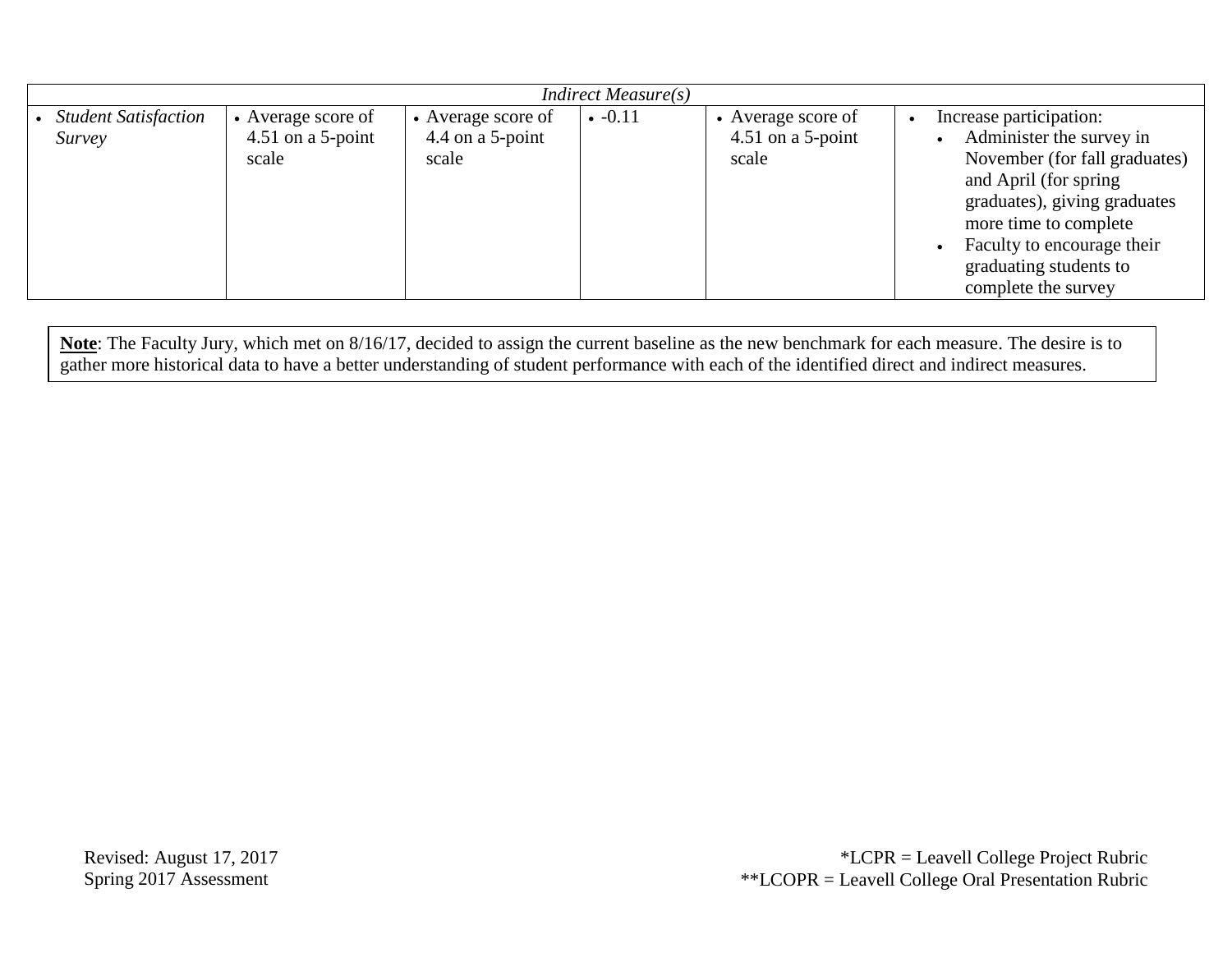| <b>Measures</b>                                                                                           | <b>Baseline</b>                                                                                            | <b>Results</b>                                                                                  | Improvement              | <b>New Benchmark(s)</b>                                                                           | <b>Action Plan Steps to Achieve</b><br>the New<br><b>Benchmark</b>                                                                                                 |
|-----------------------------------------------------------------------------------------------------------|------------------------------------------------------------------------------------------------------------|-------------------------------------------------------------------------------------------------|--------------------------|---------------------------------------------------------------------------------------------------|--------------------------------------------------------------------------------------------------------------------------------------------------------------------|
|                                                                                                           |                                                                                                            |                                                                                                 | Direct Measure(s)        |                                                                                                   |                                                                                                                                                                    |
| <b>Embedded Assignments</b><br>• LSCM 2310 final<br>paper assessed with<br>LCPR (value added)<br>measure) | • 72% of sampled<br>students will score<br>an average of 2 or<br>higher on the 5-<br>point LCPR            | • 100% of sampled<br>students scored an<br>average of 2 or<br>higher on the 5-<br>point LCPR    | $+28%$                   | • 72% of sampled<br>students will score<br>an average of 2 or<br>higher on the 5-<br>point LCPR   | • For all Direct and Indirect Measures:<br>Calibration session every year<br>during the Back-to-School Workshop<br>(August)<br>May have better results if took the |
| • LSCM 4300 senior<br>thesis assessed with<br><b>LCPR</b>                                                 | • 70% of sampled<br>students will<br>score an average<br>of 2.5 or higher<br>on the 5-point<br><b>LCPR</b> | • 62.5% of sampled<br>students scored an<br>average of 2.5 or<br>higher on the 5-<br>point LCPR | $-7.5\%$                 | • 70% of sampled<br>students will score<br>an average of 2.5<br>or higher on the 5-<br>point LCPR | writing portion of the LCPR only.                                                                                                                                  |
| • ETS Proficiency<br>Profile Exam<br>(semester of<br>graduation)                                          | • Mean of $>25$ <sup>th</sup><br>percentile in a<br>national<br>comparison                                 | • Mean of $27th$<br>percentile in a<br>comparative<br>analysis                                  | $\cdot$ +2<br>percentile | • Mean of $>25th$<br>percentile in a<br>national<br>comparison                                    |                                                                                                                                                                    |

*Student Learning Objective 3: Written Communication: Students will communicate effectively in writing across a variety of contexts.*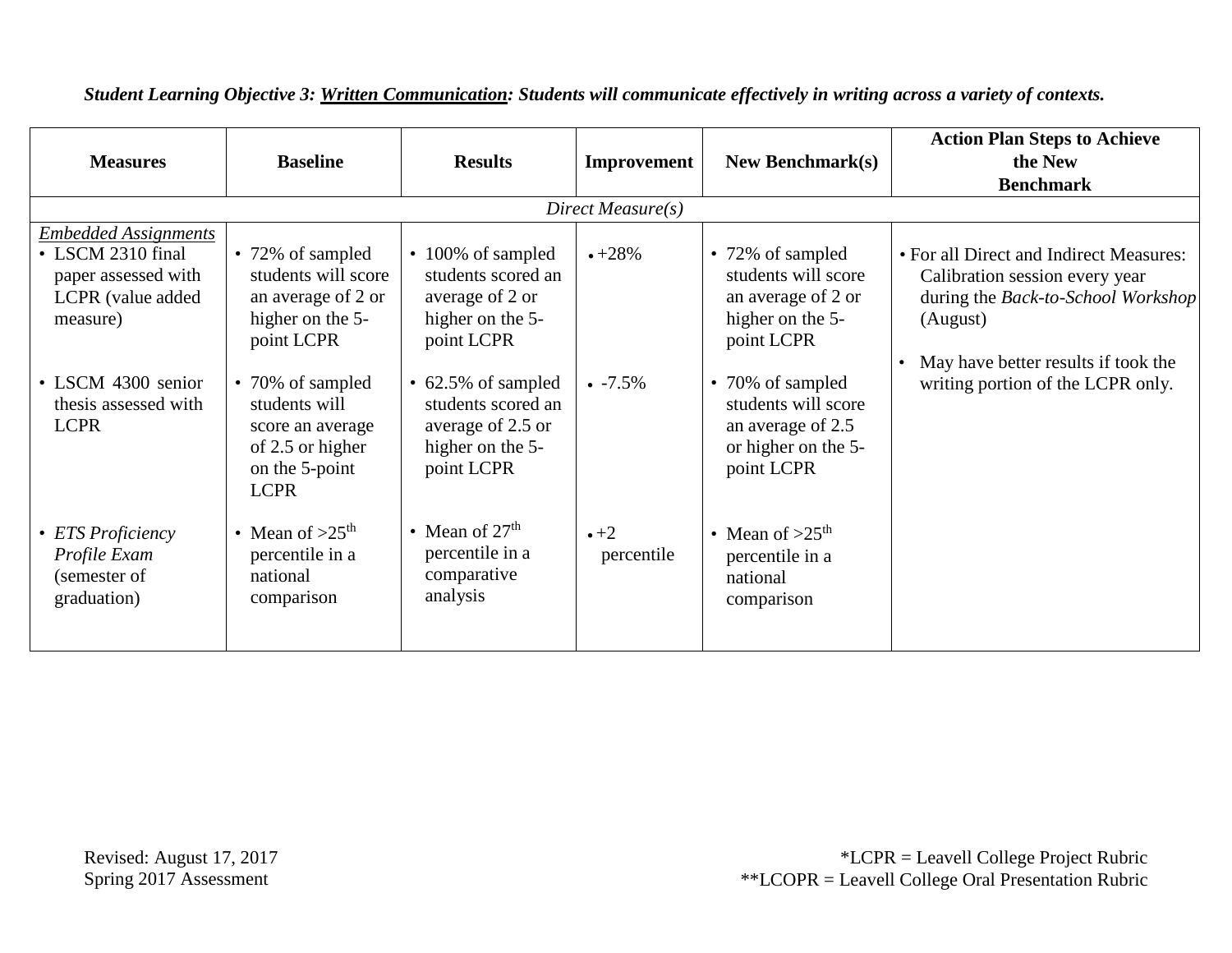| Indirect Measure(s)              |                                                  |                                                 |         |                                                   |                                                                                                                                                                                                                                                          |  |  |
|----------------------------------|--------------------------------------------------|-------------------------------------------------|---------|---------------------------------------------------|----------------------------------------------------------------------------------------------------------------------------------------------------------------------------------------------------------------------------------------------------------|--|--|
| • Student Satisfaction<br>Survey | • Average score of<br>4.51 on a 5-point<br>scale | • Average score of<br>4.6 on a 5-point<br>scale | $+0.09$ | Average score of<br>4.51 on a $5-$<br>point scale | Increase participation:<br>Administer the survey in<br>November (for fall<br>graduates) and April (for<br>spring graduates), giving<br>graduates more time to<br>complete<br>Faculty to encourage their<br>graduating students to<br>complete the survey |  |  |

**Note**: The Faculty Jury, which met on 8/16/17, decided to assign the current baseline as the new benchmark for each measure. The desire is to gather more historical data to have a better understanding of student performance with each of the identified direct and indirect measures.